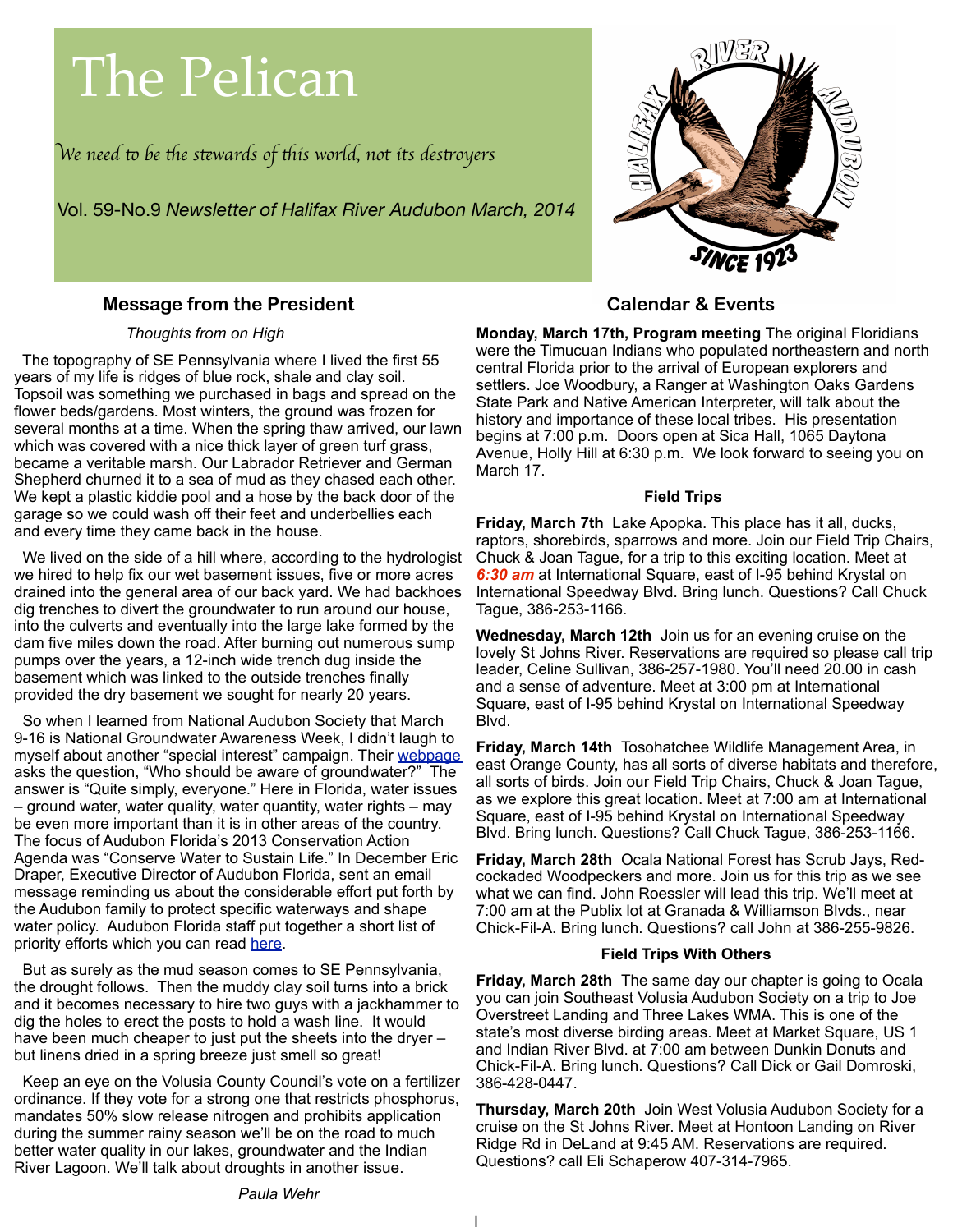#### **Conservation Notes**

 Thanks to the efforts of volunteers from around the state The amendment we all signed petitions for will be on the ballot in November. Amendment #1 is the Florida's Water & Land Legacy amendment and we need to remind our friends and neighbors to vote for it. Strong forces are against the amendment's passage and in the coming months we'll see an increasing number of misleading commercials about it. Working for its passage is one of the best things we can do for our state's future. Watch this space for future updates on how you can help.

 On March 6th the Volusia County Council will decide what to do about a fertilizer ordinance. Their choices are to go with the very lenient state standards or opt for more restrictive rules favored by those concerned with actually doing something about our impaired waters. Several counties and municipalities around the state have already enacted these stronger rules. These include: a summer rainy season ban on the application of nitrogen and phosphorus; no phosphorus without a soil test indicating a deficiency; at least 50% slow release for the nitrogen content; and a 10' fertilizer free zone next to water bodies, without exception, or comparable provision protecting the Indian River Lagoon shoreline. Some have extended that last one to 25 feet from the Lagoon's shoreline. Councilpersons, Pat Northey and Doug Daniels have already spoken in favor of a strong ordinance. The others are either opposed outright or leaning toward the more lenient standards. The Indian River Lagoon has a variety of serious problems and some may require expensive solutions. This is one thing we can do now which will begin to have positive effects right away.

 When we hear or read about a place like the Florida Panther National Wildlife Refuge or Big Cypress National Preserve or even Audubon's Corkscrew Swamp Sanctuary, you think these places are permanently protected. But it turns out that all of these places were established on lands where someone else owns the mineral rights. In all of these cases that someone is Collier Resources, the actual owners of mineral rights to over 800,000 acres in southwest Florida. They have recently leased the mineral rights under 115,000 acres to the Dan A. Hughes Company of Beeville, Texas. The Hughes Company has applied for a permit to drill an exploratory well less than a mile from the Florida Panther NWR. In spite of strong opposition from a variety of environmental groups, Audubon included, Florida DEP issued the permit. Now the Collier group has announced two more leases. One of 103,000 acres to Tocala LLC, of Ridgeland, MIssissippi and one of a whopping 234,510 acres to Burnett Oil Company of Fort Worth, Texas. The latter one lies almost entirely under Big Cypress National Preserve. This is not geological research. These leases are going to oil drilling companies who have every intent of setting up roads, wells and extraction operations once deposits have been located. So far there's been little interest among oil operators to utilize hydraulic fracturing, also known as "fracking." The limestone bedrock that underlies most of the Florida peninsula isn't a good substrate for fracking operations. Still, the Hughes Company has applied for a permit for a waste water injection well. This is a necessary step if fracking were to be used. There have also been two bills filed in Tallahassee by Representative Ray Rodrigues, Rep., Estero. One mandates that chemicals used in fracking be identified to Florida DEP, though it conveniently doesn't require the concentrations to be listed. The other bill allows drilling companies to exclude information on anything they conclude is proprietary in nature. So essentially they don't have to tell us what they'd be poisoning our water with or how much they're using. My bet is that both bills were written by attorneys for the oil drillers to give them and the state regulatory agencies cover when and if fracking is used. Stay tuned, this is going to become a hot issue.

# **Meet Our Chapter Leaders Mary Blackledge**



*photo by Steve Blackledge*

 Mary is a Michigan native who met her husband, Steve, in her home town. They lived in Michigan until the late 1980's when they sold everything and headed to Florida in their sailboat. They made the journey from Michigan via the Erie Canal to New York Harbor and into the Atlantic Ocean. They headed back inland through Delaware Bay and traveled the rest of the way to Florida via the intracoastal waterway, ending up at the city marina in Daytona Beach. They lived there, on the boat, for about three years until they once again became land lubbers nearly 20 years ago.

 In Michigan, Mary pursued a career in sales. She chose an entirely different career after arriving in Florida when she went back to school and became a physical therapist – a career she enjoyed until retiring several years ago. Mary has two daughters and Steve has two sons, all but one of whom are scattered in other states.

 In the fall of 2011, Mary and Steve registered for the HRA Beginner Bird ID Class. They have both always loved outdoor activities and learning about nature. They enjoyed the class and began coming to meetings and attending field trips. Audubon just "felt right" to them. Mary has taken co-responsibility for sales of 50-50 tickets at our monthly meetings.

 She enjoys a wide range of other interests including reading, container gardening and making pottery. We thank Mary for her contributions to making our chapter a success.

# *Paula Wehr*

# **Lighter Side News And Views**

 **\* \* \* \* \* \* \***

 Once every three years, there is an international competition in horticultural sculpture, called "mosaiculture," in a major city in the world. Last year it was Montreal. At the Montreal Botanic Gardens there were 50 major sculptures along a path two miles long. Click on this [link](http://myvirtualgarden2.blogspot.com/2013/09/mosaiculture-exhibition.html) and enjoy.

 Most of us have seen the movie, "The Big Year." Three obsessed birders are doing a big year. Trying to see as many species as possible in 365 days. Dorian Anderson grew up in Philadelphia and started birding at an early age. He's taking time off from a career in molecular biology at Harvard Medical School to do a big year, on his bicycle. He passed through Daytona Beach on Monday, February 24th where he saw Florida Scrub Jay and Parasitic Jaeger, birds # 201 and 202 respectively. Read all about his adventure on his blo[g here.](http://bikingforbirds.blogspot.com/)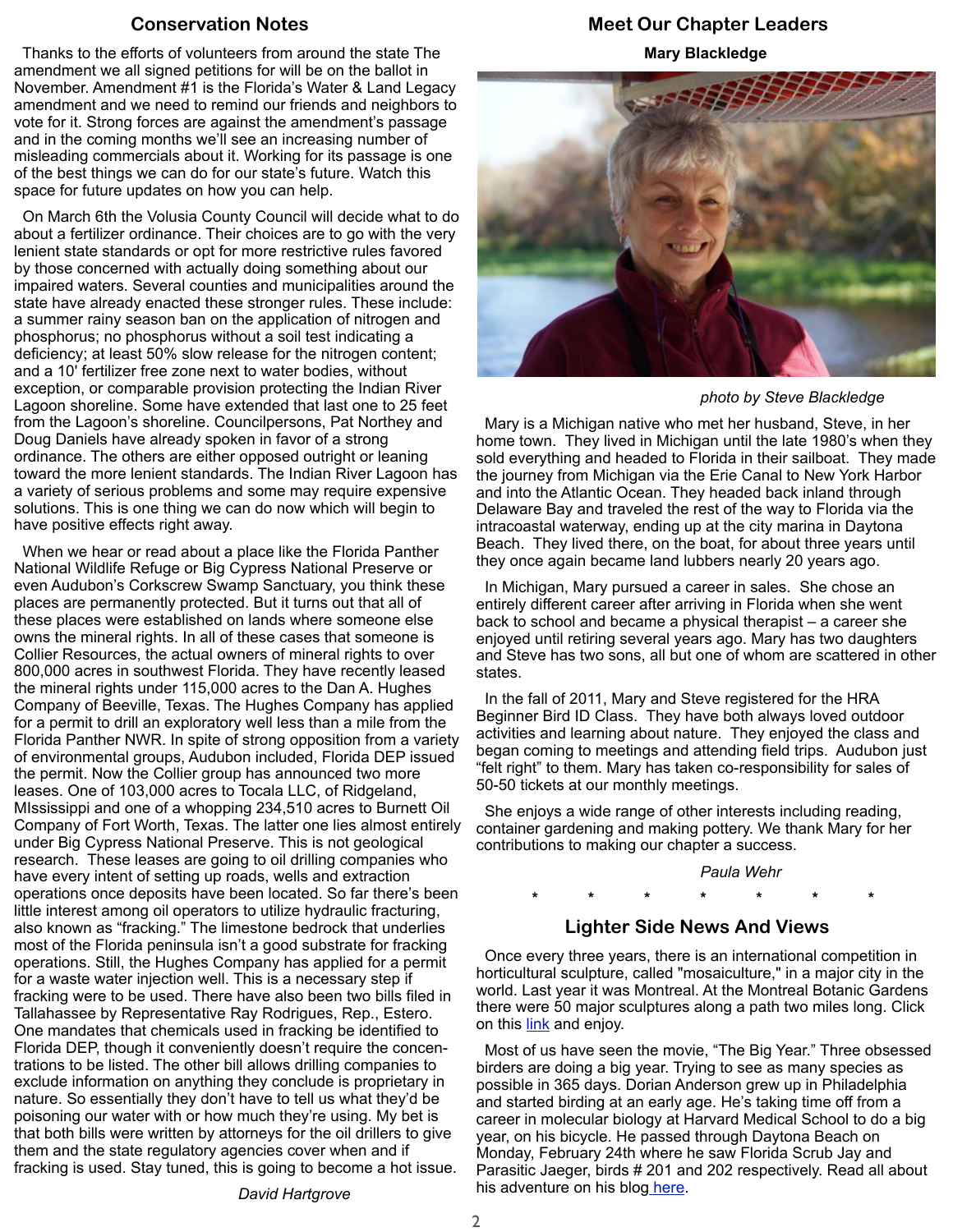#### **Red Knot (***Calidris canutus***)**

*a feature of Everyday Birding*

#### *by Ray Scory*

*how interesting it can be*

 *when you see a little bird by the sea...*

 A walk along an ocean beach can take us thousands of miles away. I visualized this escape from reality as I walked along the ocean beach stretching from Daytona Beach Shores to Ponce Inlet for a Christmas Bird Count with the Southeast Volusia Audubon. I observed shorebirds defining the edge of a receding tide, white-capped waves rolling in with boundless splendor and seamless fog shrouding the ocean's horizon into a mystery of endless space. The scene was breathtaking. My dream lifted to undefinable heights.

 Through the mysteries of imagination we can soar and achieve things not humanly possible. How special would it be to selfpropel and fly 20,000 miles a year, look down at the far reaches of our planet while covering a time period of six and a half months. This is what the Red Knot does as it makes a migratory round trip from the tundra of arctic regions to countries in the southern hemisphere.

 To follow this imaginary exercise I must travel with the Red Knot on a circumpolar journey from its arctic tundra breeding grounds in upper Canada to the tip of South America and back. Such a magnificent journey for a nine inch shorebird that feeds and rests along the tidal edges of our ocean beaches. We in Florida have the opportunity to observed the Red Knot as it migrates along the east coast of North America in the early Spring and Fall. Our CBC team observed Red Knots on the beach in mid December. Some remain in Florida during the summer.

 While I can not fly like the Red Knot or travel as far. I can study their behavior and read their story. This has led me to an interesting sidebar to my study - bird banding. On the day of the Christmas Bird Count our team counted over 350 Red Knots. Six of them were banded with a lime green flag on the left leg. Four of those bands had readable characters. I was able to record them quiet clearly with a 1200mm lens. I submitted my results to [www.bandedbirds.org.](http://www.bandedbirds.org) One bird (U6E) was banded on the west coast of Florida on February 27, 2009 and not resighted again until January 4, 2014 by our team.

 After reading the instructions, submission questionnaires and email responses from Jeaninne Parvin, database administrator, I realized that recording the smallest detail and seemingly insignificant observations while at the location of the sighting is paramount. Collecting data in writing at the location of the sighting prevents loss of data through oversight, memory lapse and eye witness imperfections. The location of the band on the upper or lower leg, and right or left leg - important. Degree of human disturbance of birds - important. Degree of weather conditions - important. Feeding habits: rapid nonstop, intermittent, occasional - important. Time of day - important. Location - important. You will be asked all of the above questions and more . The more information you collect on site and in writing, the better chance your sightings will be recorded.

 I have had attached a "Birding Conditions" checklist on the Halifax River Audubon website, [www.halifaxriveraudubonas.org](http://www.halifaxriveraudubonas.org) for your use.

 My involvement with Christmas Bird Counts has always been fun and exciting. My extended involvement which will include more attention to all details in bird observation can only enhance my interest and maybe help a bird, a research scientist or two.



Red Knots along the shore in Ponce Inlet



Red Knot # X7J

 The silver band on the bird's right leg is its USF&WS band and is applied to all birds that are banded. *Photos by Ray Scory*

**\* \* \* \* \* \* \***

#### **Volunteer Opportunity**

 Volusia County Environmental Management is seeking motivated, team-oriented adults to participate in the 2014 sea turtle and shorebird nesting monitoring program. Monitoring begins on May 1 and continues through October 31. The experience you gain from this position is limited only by your initiative to learn. The position is multifaceted, including sea turtle and shorebird nest monitoring work. Self starters and eager learners are highly encouraged to apply. This is an experience that can change your life. So take advantage of the opportunity. Click [here](http://www.halifaxriveras.org/Summer%20Volunteers%20Volusia%20County%202014.pdf) for details, on the duties, physical requirements, how to sign-up, etc. You'll be glad you did.

**\* \* \* \* \* \* \***

#### **Join Florida Nature Tours In The Dry Tortugas**

Our friends at **Florida Nature Tours** have an ambitious schedule set for Spring of 2014.There will be five trips out to the Dry Tortugas and one South Florida land tour that can be coupled with one of the Tortugas trips. Cost is 1195.00 per person for 4 days in paradise. Our boat, the MV Spree, is perhaps the finest craft sailing out of Key West. It's clean as a pin and the food will have you begging for the recipes. And, if you don't want to drive back after being on the water all day, you can sleep aboard the boat the night we return, saving you another hotel bill. Click on the link above for all of the information.